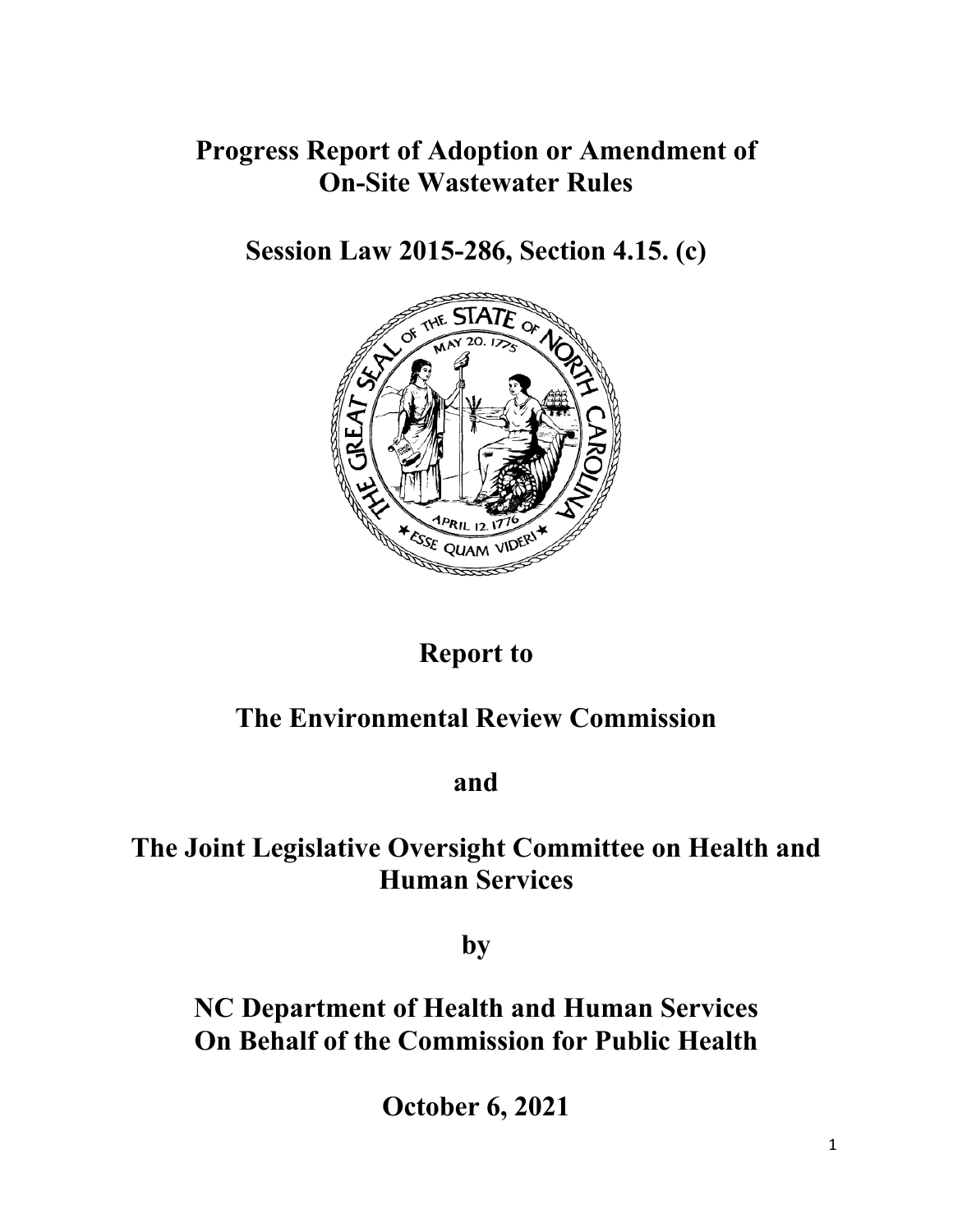### **BACKGROUND**

Beginning January 1, 2016, and every quarter thereafter, Session Law (S.L.) 2015-286, Section 4.15. (c) requires reporting of progress by the Commission for Public Health to the Environmental Review Commission and the Joint Legislative Oversight Committee on Health and Human Services until all rules required pursuant to S.L. 2015-286, Sections 4.14 and 4.15 are adopted or amended.

This report is submitted by the Department of Health and Human Services (DHHS) Division of Public Health on behalf of the Commission for Public Health. This report reflects the progress on adoption or amendment of the rules referenced in the legislation's Section 4.14 **(Part 1 of the report)** and the rulemaking specifications described in Section 4.15 **(Part 2 of the report).** The legislation addresses rules governing on-site wastewater systems, including a new "engineered option permit" (EOP) for on-site wastewater systems. General details of the relevant sections and sub-sections are provided below, followed by a description of the collective status of related rulemaking efforts and projected next steps.

### **PART 1: SESSION LAW 2015-286, SECTION 4.14**

S.L. 2015-286, Section 4.14. (k) requires the Commission for Public Health to adopt temporary rules pursuant to Sections 4.14. (a) through 4.14. (e), Section 4.14. (g), and Section 4.14. (j) no later than June 1, 2016 and requires the adoption of permanent rules no later than January 1, 2017. The statutory changes in these Sections and associated rule-making statuses are summarized below:

 **Section 4.14. (a) addresses amendments to G.S. 130A-334 in the form of additional terms and definitions related specifically to the Engineered Option Permit (EOP) established in Section 4.14. (c) of the Session Law.** 

• The permanent Rule for the EOP was adopted April 1, 2017.

 **Section 4.14. (b) addresses amendments to G.S. 130A-335 primarily related to the EOP, including specification of required licensure for private sector professionals who may perform site evaluations in addition to Local Health Department (LHD) personnel. This section also requires rules adopted by the Commission implementing the EOP to be at least as stringent as existing Commission rules for on-site wastewater systems.** 

- The permanent Rule for the EOP was adopted April 1, 2017.
- The complete revision of 15A NCAC 18A .1900 that is in process will satisfy any further requirements for permanent rule adoption.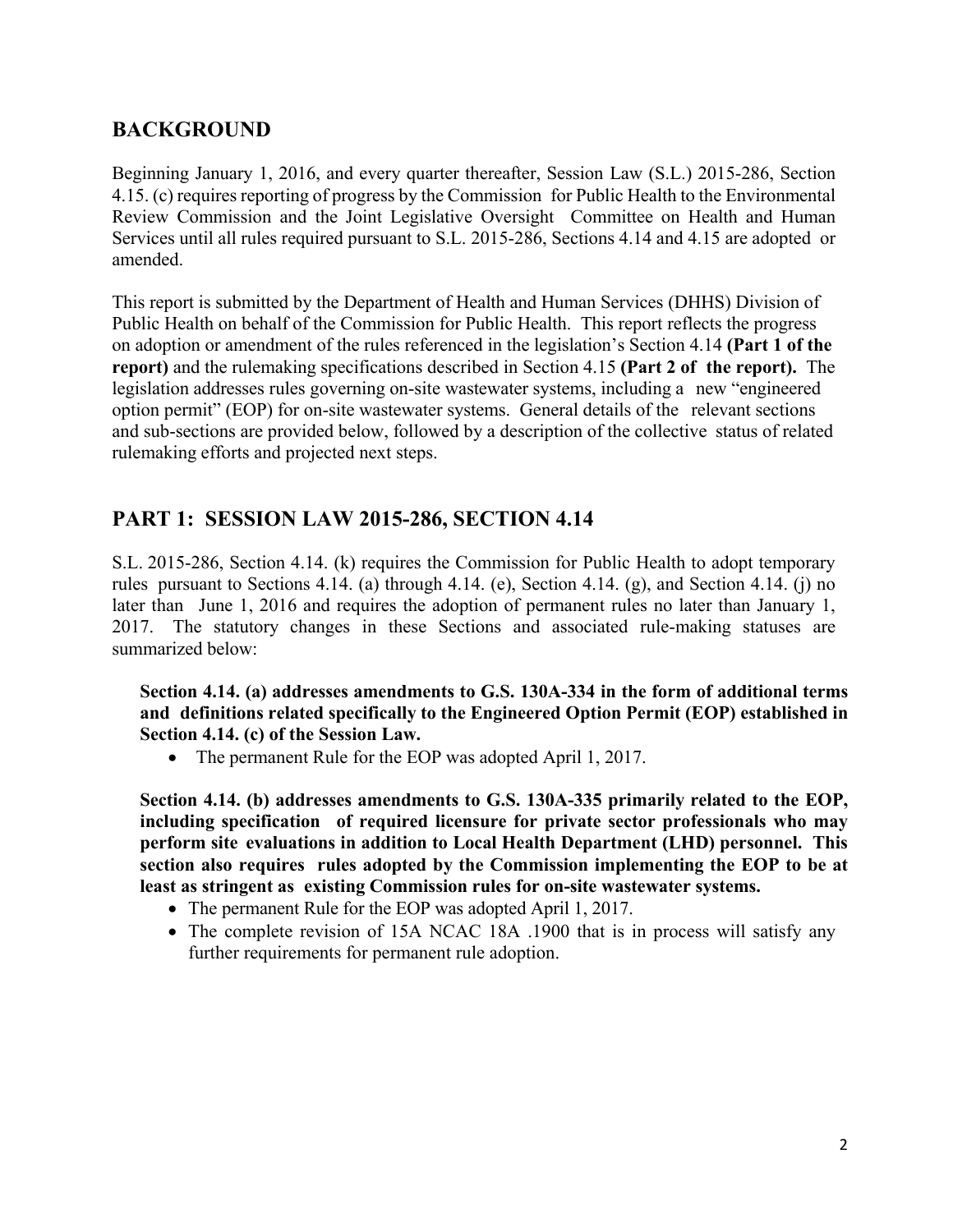**Section 4.14. (c) addresses amendment to Article 11 of Chapter 130A of the General Statutes with the addition of a new section, G.S. 130A-336.1** *Alternative process for wastewater system approvals* **(which establishes the EOP).** 

• The permanent Rule for the EOP was adopted April 1, 2017.

#### **Section 4.14. (d) addresses amendments to G.S. 130A-338 for the EOP as it affects issuance of construction permits by building code enforcement officials.**

 Both temporary and permanent rule changes are required by this report, and these have been implemented. However, this statutory change stands alone and thus does not necessitate rule revision.

#### **Section 4.14. (e) addresses amendments to G.S. 130A-339 for the EOP as it affects allowance of permanent electrical service by building code enforcement officials.**

 Both temporary and permanent rule changes are required by this report, and these have been implemented. However, this statutory change stands alone and thus does not necessitate rule revision.

**Section 4.14. (g) addresses amendments to G.S.130A-336 for the EOP including: Specification of required licensure for private sector professionals who may perform site evaluations in addition to Local Health Department (LHD) personnel; no effect on validity of permits upon change of property ownership; and requirement that Local Health Departments act on applications within a specified period of time or risk losing public health funding.** 

 This statutory change stands alone and does not necessitate rule revision. Department of Health and Human Services Division of Public Health On-Site Water Protection Branch (OSWPB) staff are making permanent rule changes as part of the ongoing complete revision of 15A NCAC 18A .1900 rules that is in process.

**Section 4.14. (j) addresses amendments to G.S. 130A-342 described in the Session Law regarding Operator Certification requirements for residential wastewater treatment systems approved under NSF-International Standard 40 (***NSF International is the nationally recognized certification and testing organization that has developed Standard 40 which is widely accepted as a basis for approving proprietary wastewater treatment systems. The North Carolina General Assembly first recognized the applicability of NSF Standard 40 by its initial adoption of G.S. 130A-342 in 1989).*

 This statutory change stands alone and does not necessitate rule revision. On-Site Water Protection Branch staff are making permanent rule changes as part of the ongoing complete revision of 15A NCAC 18A .1900 rules that is in process. Written guidance has been provided and distributed to the environmental health list serves and posted on the Branch's webpage.

#### **Status of Activities pursuant to Section 4.14**

The permanent rule for the Engineered Option Permit (EOP) was adopted April 1, 2017.